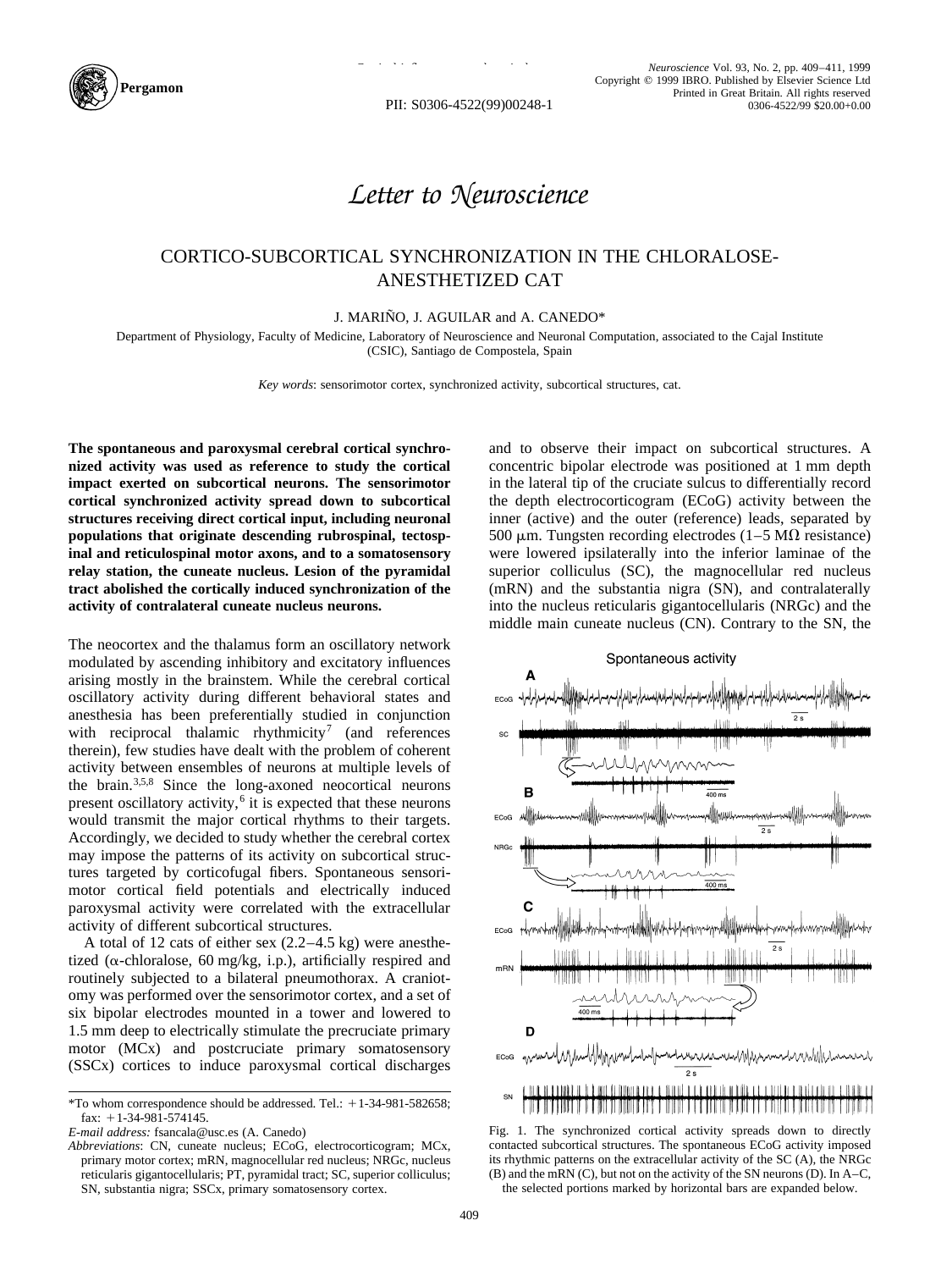

Fig. 2. The paroxysmal activity induced in the sensorimotor cortex spreads down to subcortical structures which originate descending motor axons. Electrical tetani (100 Hz for 2 s) applied to the SSCx or to the MCx induced epileptiform activity which was transmitted to the SC (A), the NRGc (B) and the mRN (C), but not to the SN (D). The portions marked by horizontal lines in A–C are expanded below.

SC, mRN, NRGc and CN are known to receive direct sensorimotor corticofugal inputs. Thus, recording of the activity from the basal ganglia structure served to compare the corticofugal effects exerted on an indirectly targeted subcortical site with directly influenced structures. The inferior laminae of the SC were identified by cutaneous stimulation of the contralateral forelimb and by electrically stimulating the contralateral medial bulbar reticular formation, the mRN by electrical stimulation of the contralateral dorsolateral funiculus at the cervical level, $<sup>1</sup>$  the NRGc by stimulating the cervical</sup> ventromedial funiculus, $<sup>2</sup>$  the NC by cutaneous stimulation of</sup> the distal ipsilateral forelimb and electrical stimulation of the contralateral medial lemniscus, and the SN by recording neuronal activity immediately below the medial lemniscus at Horsley–Clarke coordinates A2, L4.5.

The ECoG and extracellular activity from each subcortical structure were simultaneously recorded spontaneously and after inducing paroxysmal activity within the sensorimotor cortex. Electrical stimulation between both leads (separated by  $500 \mu m$ ) of each bipolar cortical stimulating electrode at  $50-100$  Hz for  $1-2$  s (0.05 ms pulse duration) induced cortical synchronized activity that outlasted the stimulation by 5– 25 s. The paroxysmal postdischarges initiated at frequencies of 7–20 Hz, and gradually increased in amplitude and slowed in frequency to reach 0.5–6 Hz before ending abruptly. In five



Fig. 3. The cortical paroxysmal activity is transmitted to the contralateral CN through the ipsilateral PT. Electrical stimulation (50 Hz for 2 s) of the contralateral primary somatosensory cortex (cSSCx) induced ictal discharges (cECoG) transmitted to the CN (A). The same stimuli applied to the ipsilateral cortex also induced paroxysmal activity (iECoG) that was not transmitted down to the CN (B). Electrolytic lesion of the PT (inset, the lesion denoted by a white arrow) prevented the transmission of the contralateral corticofugal-induced paroxysmal activity to the CN (C), and the ipsilateral cortex remained ineffective (D).

animals, the pyramidal tract (PT) was approached ventrally and electrolytically lesioned to study whether the synchronous activity observed in the cortex and the cuneate depended on the integrity of this tract.

The results were homogeneous in all the animals. With the exception of the SN, the subcortical structures tested showed coherent oscillatory activity related to cortical synchronized activity, both spontaneous and electrically induced, as observed in the ECoG. Figure 1 shows coherent oscillatory activity between spontaneous cortical spindles and bursting discharges in the SC, NRGc and mRN, but not in the SN. Note that, under chloralose anesthesia, the ECoG intra-spindle activity presented frequencies of 3–8 Hz.

Electrically induced sensorimotor cortical paroxysmal activity also spread down to the SC, NRGc and mRN, but not to the SN (Fig. 2), even when stimulating cortical premotor areas (this was done in three animals in an attempt to influence the SN activity). Different cortical sites showed preferences for each structure. Thus, SSCx stimulation induced coupled activity in the SC but only occasionally in the NRGc and mRN, whose activities were clearly coupled to the postdischarges induced by MCx stimulation (Fig. 2). However, SSCx and MCx tetani were equally effective in synchronizing the cuneate activity (Fig. 3). The synchronization observed in subcortical neurons reflected the cortical hypersynchronization. The subcortical paroxysmal bursting discharges were time locked to the "spike" component of cortical field potentials, while silenced firing was related to